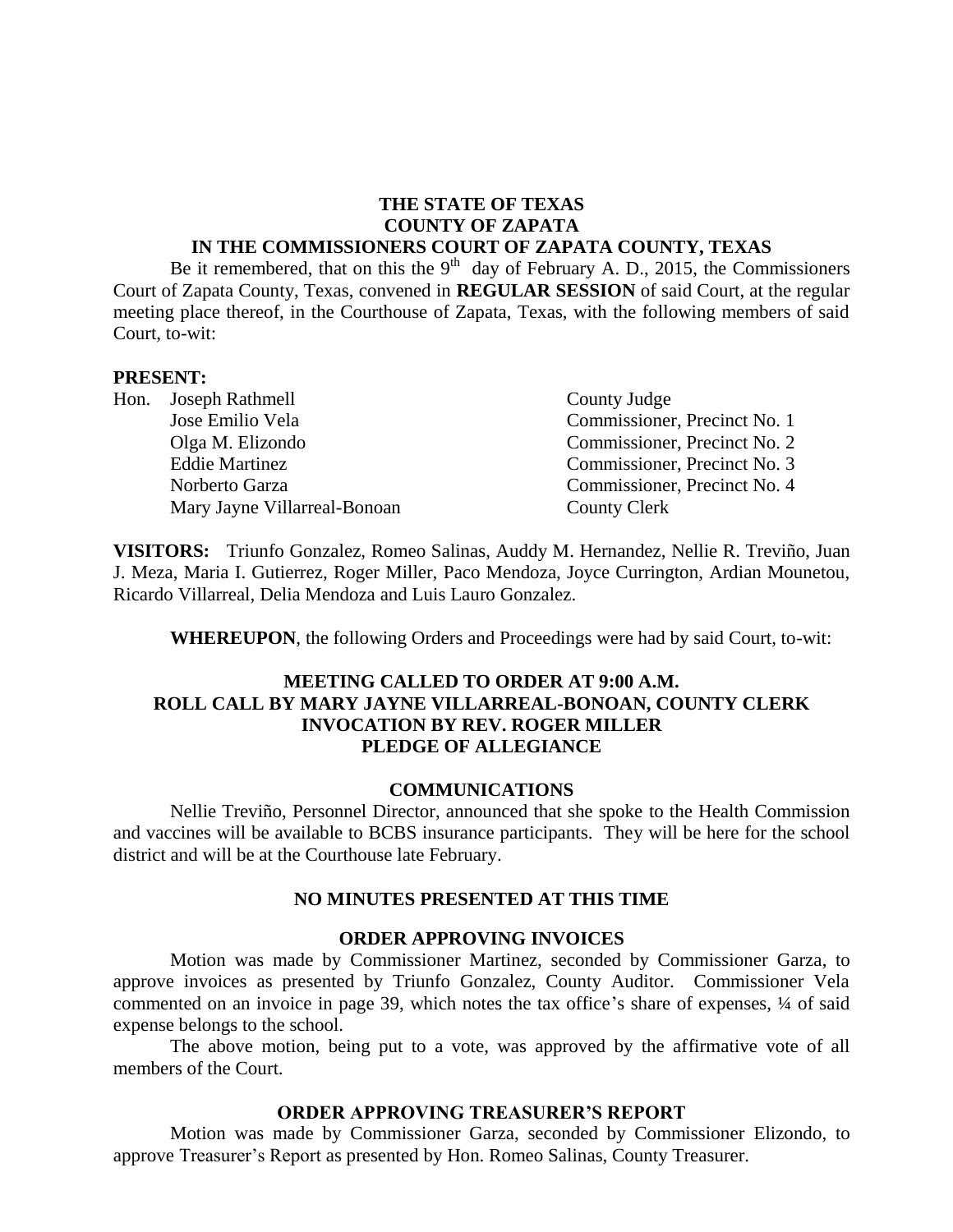The above motion, being put to a vote, was approved by the affirmative vote of all members of the Court.

#### **ORDER APPROVING CHECKS ISSUED**

Motion was made by Commissioner Vela, seconded by Commissioner Martinez, to approve checks issued as requested by Hon. Romeo Salinas, County Treasurer.

The above motion, being put to a vote, was approved by the affirmative vote of all members of the Court.

#### **ORDER APPROVING TAX ASSESSOR/COLLECTOR'S REPORT**

Motion was made by Commissioner Garza, seconded by Commissioner Martinez, to approve Tax Assessor/Collector's Report. Mr. Gonzalez reported collections for Motel Hotel Tax in the amount of \$26,792.74; tax collections for a YTD total of 74.44%. The tax office has received monies for tax sale from Linebarger, Goggan, Blair and Sampson, however they still need to disburse funds as requested by Hon. Luis Lauro Gonzalez, Tax Assessor/Collector.

The above motion, being put to a vote, was approved by the affirmative vote of all members of the Court.

### **ORDER APPROVING PAYMENT TO R&G INC., DBA SERVEPRO OF NORTHWEST DALLAS**

Motion was made by Commissioner Martinez, seconded by Commissioner Garza, to approve payment to R&G Clark Inc. DBA ServePro of Northwest Dallas in the amount of \$83,390.05 (EIGHTY-THREE THOUSAND THREE HUNDRED NINETY DOLLARS AND FIVE CENTS) as requested by Hon. Joe Rathmell, County Judge.

The above motion, being put to a vote, was approved by the affirmative vote of all members of the Court.

### **ORDER APPROVING TO REDUCE DAILY FEE FOR VISITING DOCTORS**

Motion was made by Commissioner Martinez, seconded by Commissioner Elizondo, to approve to reduce the daily fee for visiting doctors from \$175.00 (ONE HUNDRED SEVENTY FIVE DOLLARS) to \$50.00 (FIFTY DOLLARS) as requested by: Honorable Joseph Rathmell, County Judge.

The above motion, being put to a vote, was approved by the affirmative vote of all members of the Court.

#### **ORDER APPROVING REAPPOINTMENT OF KARRAN WESTERMAN AS MEMBER TO RIO GRANDE REGIONAL WATER ATHORITY**

Motion was made by Commissioner Vela, seconded by Commissioner Garza, to approve the reappointment of Karran Westerman as a member to the Rio Grande Regional Water Authority as requested by Hon. Joe Rathmell, County Judge.

The above motion, being put to a vote, was approved by the affirmative vote of all members of the Court.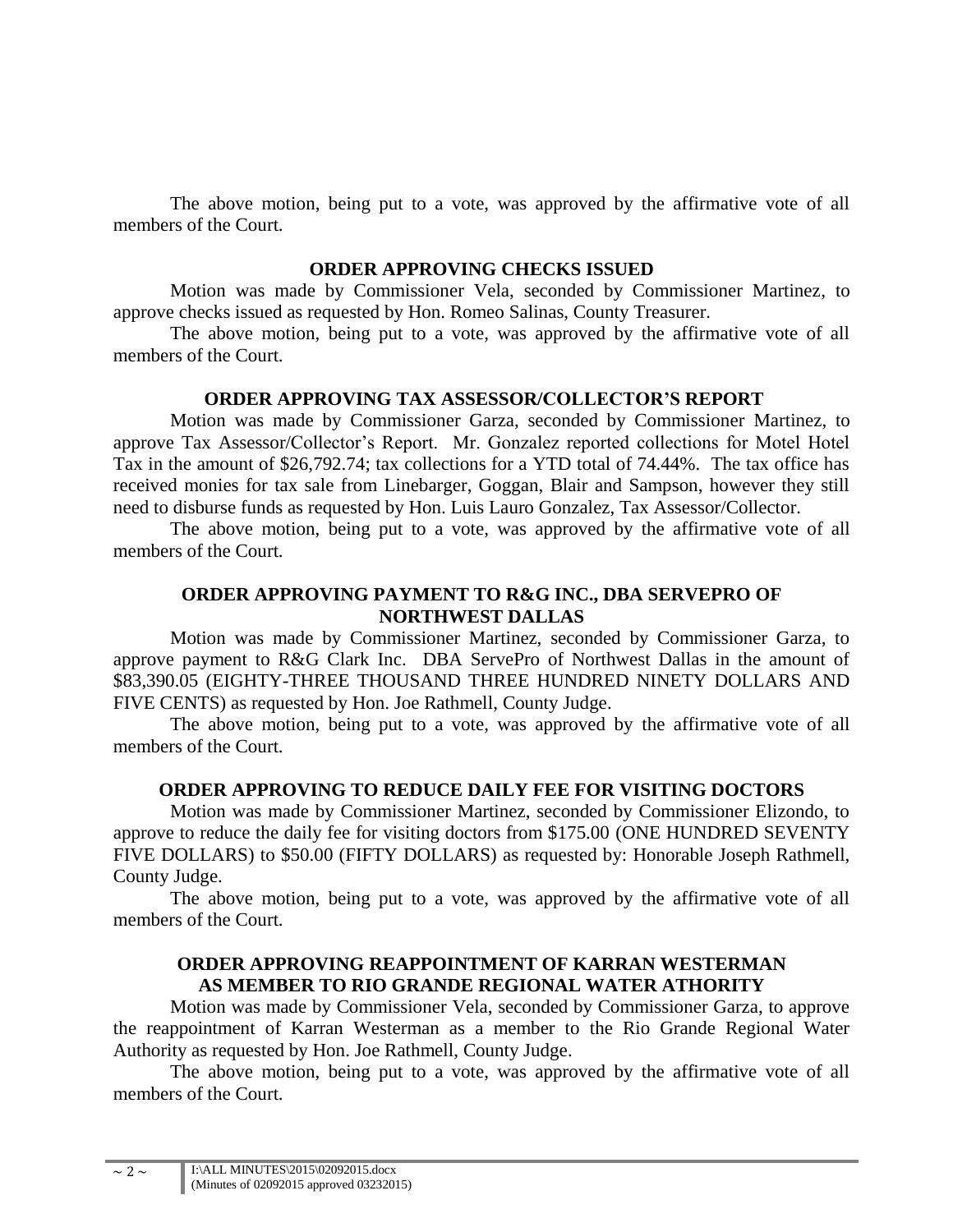### **ORDER APPROVING APPOINTMENT OF MR. ROBERTO MONTES AND MRS. ROSA G. BIGLER AS TWO ADDITIONAL MEMBERS TO THE PREVIOUSLY APPROVED LIST OF 2015-2016 ZAPATA COUNTY HISTORICAL COMMISSION**

Motion was made by Commissioner Garza, seconded by Commissioner Martinez, to approve Mr. Roberto Montes and Ms. Rosa G. Bigler as two additional members to the previously approved list of the 2015-2016 Zapata County Historical Commission as requested by Hon. Jose E. Vela, Commissioner Pct. 1.

The above motion, being put to a vote, was approved by the affirmative vote of all members of the Court.

### **ORDER APPROVING HIRING OF OVAN ELIZONDO AS BACKHOE OPERATOR / WELDER**

Motion was made by Commissioner Garza, seconded by Commissioner Martinez, to approve hiring of Ovan Elizondo, backhoe operator/welder in vacant #4, dept. #13 at budgeted \$9.59 per hour as requested by Hon. Eddie Martinez, Commissioner Pct. 3.

The above motion, being put to a vote, was approved by the affirmative vote of all members of the Court.

### **ORDER APPROVING IMMEDIATE IMPLEMENTATION OF PAYROLL DEDUCTIONS FOR EMPLOYEES VOLUNTARILY PARTICIPATING IN 457 PLAN OFFERED BY FIRST FINANCIAL**

Motion was made by Commissioner Garza, seconded by Commissioner Elizondo, to approve the immediate implementation payroll deductions for those employees voluntarily participating in 457 plans offered by First Financial as requested by Hon. Eddie Martinez, Commissioner Pct. 3. (Mr. Salinas will not pay for programming; however, this item was approved and will be brought back with cost of programming.)

The above motion, being put to a vote, was approved by the affirmative vote of all members of the Court.

#### **ORDER APPROVING HIRING OF LABOR/MAINTENANCE EMPLOYEE**

Motion was made by Commissioner Martinez, seconded by Commissioner Elizondo, approving hiring of labor/maintenance employee at \$8.82 an hour slot #15-014-slot #4 as requested by Hon. Norberto Garza, Commissioner Pct. 4.

The above motion, being put to a vote, was approved by the affirmative vote of all members of the Court.

### **NO ACTION WAS TAKEN IN THE FOLLOWING ITEM**

18. To hire part-time temporary employees for Precinct 2 to assist in preparation for the Zapata County Fair and to assist in the cleanup as requested by Hon. Olga M. Elizondo, Commissioner Pct. 2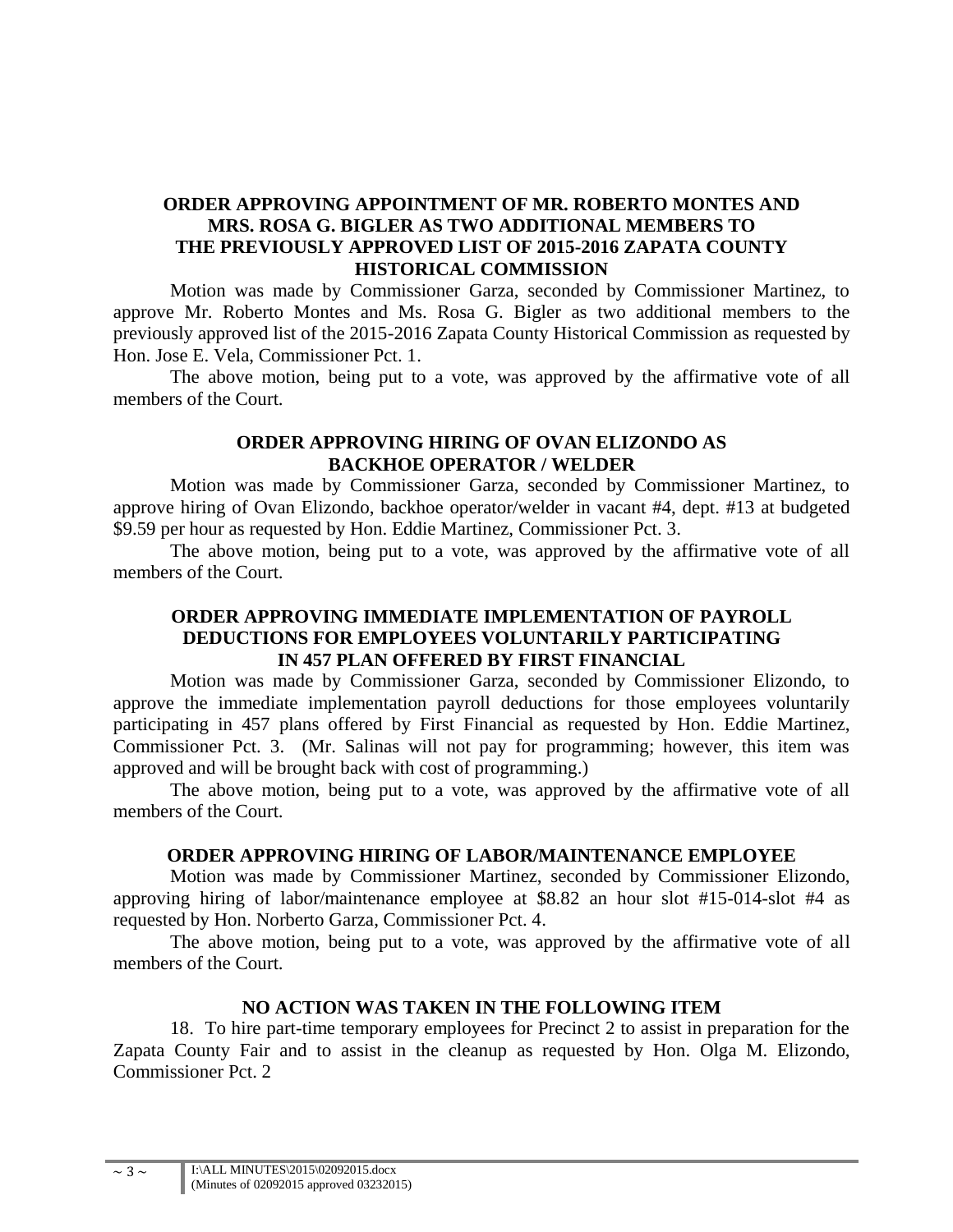## **ORDER APPROVING PURCHASE OF NEW COMPUTER FROM TECHNOLOGY FUND FOR PRECINCT 4 JUSTICE OF THE PEACE**

Motion was made by Commissioner Garza, seconded by Commissioner Vela, to approve the purchase of a new computer from the technology fund for the Pct 4, Justice of the Peace as requested by Hon. Ramon Benavides, JP, Pct. 4.

The above motion, being put to a vote, was approved by the affirmative vote of all members of the Court.

## **ORDER APPROVING HIRING OF ABIGAIL LOZANO AS NEW JUSTICE OF THE PEACE PRECINCT 4 SECRETARY**

Motion was made by Garza, seconded by Commissioner Vela, to approve the hiring of Abigail Lozano as the new Justice of the Peace, Pct. 4 Secretary as requested by Hon. Ramon Benavides, JP, Pct. 4.

The above motion, being put to a vote, was approved by the affirmative vote of all members of the Court.

### **ORDER APPROVING PAYMENT OF PENDING LITIGATION OF FRANCISCO ZARATE VS. COMMUNITY ACTION COUNCIL OF SOUTH TEXAS, EL AL**

Motion was made by Commissioner Martinez, seconded by Commissioner Garza, to approve payment of pending litigation on Francisco Zarate vs. Community Action Council of South Texas et al for:

- a. Rosalva Guerra in the amount of \$1,750.86
- b. Doroteo N. Garza in the amount of \$9,510.20
- c. Angel Garza in the amount of \$6,966.27

with the condition that it be the final payment and monies strictly used for attorney's fees as requested by Nellie Trevino, Personnel Department.

The above motion, being put to a vote, was approved by the affirmative vote of all members of the Court.

### **NO ACTION TAKEN IN THE FOLLOWING ITEMS**

22. To approve use of the pavilion for the Zapata Middle School Valentine's Dance on February 11, 2015 from 6.00 p.m. to 9.00 p.m. as requested by Patricia Gonzalez, ZCISD.

23. To approve the use of the Pavilion for the Zapata Middle School Graduation Banquet on May 22, 2015 as requested by Patricia Gonzalez, ZCISD.

# **ORDER APPROVING USE OF ZAPATA COUNTY COMMUNITY CENTER FOR ANNUAL WINTER TEXAN-SENIOR CITIZEN APPRECIATION DAY**

Motion was made by Commissioner Vela, seconded by Commissioner Martinez, to approve the use of the Zapata County Community Center for the Annual Winter Texan-Senior Citizen Appreciation Day. The Chamber will either clean up after the event or pay \$250.00 to the Community Center for County to clean up. Event will take place on Thursday February 19,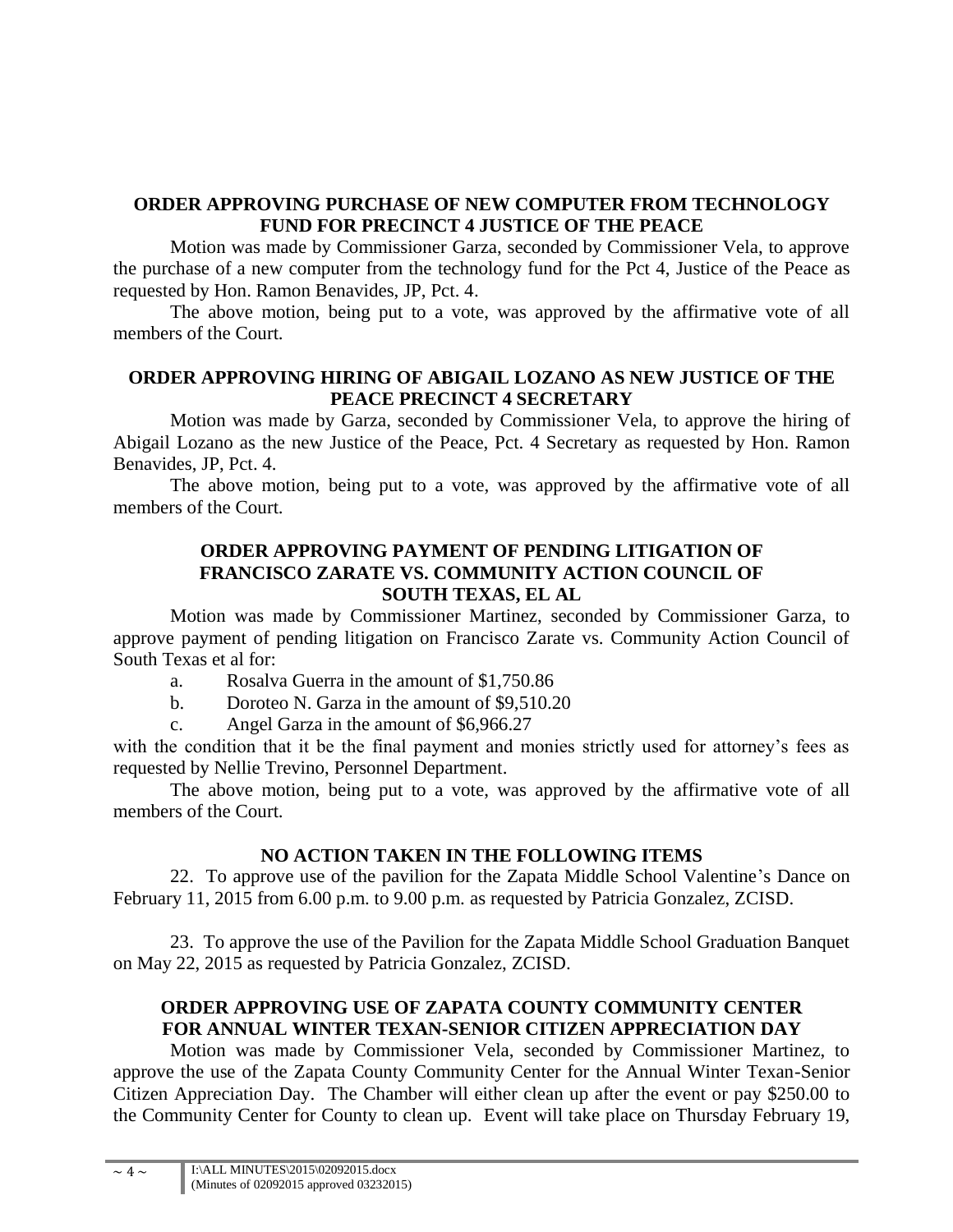2015 from 12.00 to 5.00 p.m. as requested by Paco Mendoza, Zapata County Chamber of Commerce.

The above motion, being put to a vote, was approved by the affirmative vote of all members of the Court.

### **ORDER AUTHORIZING SUBMISSION OF RESOLUTION TO APPLY FOR FUNDING UNDER TEXAS COMMUNITY DEVELOPMENT BLOCK GRANT PROGRAM**

Motion was made by Commissioner Martinez, seconded by Commissioner Garza, to authorize the submission of a resolution to apply for funding under the Texas Community Development Block Grant Program. The application will be for grant funds in the amount of \$271,042.00 to provide Street Improvements at Precinct 4 -Medina Addition Street as requested by Manuel Gonzalez, Jr. P.E. Premier Civil Engineer.

The above motion, being put to a vote, was approved by the affirmative vote of all members of the Court.

## **ORDER APPROVING VELEÑO/RAMIREZ PROJECT PROGRESS REPORT AND INVOICE**

Motion was made by Commissioner Garza, seconded by Commissioner Martinez, to approve the following project progress report, changes, and invoice:

a. Veleño/Ramirez project will need easement, had additional cost for MEP'S of \$3,720.82, to be paid out of electricity line-item.

as requested by Manuel Gonzalez, Jr., P.E. Premier Civil Engineering.

The above motion, being put to a vote, was approved by the affirmative vote of all members of the Court.

## **ORDER APPROVING MIRAFLORES/ALAMO PROJECT PROGRESS REPORT AND INVOICE**

Motion was made by Commissioner Elizondo, seconded by Commissioner Garza, to approve the following project progress report, changes, and invoice:

b. Miraflores/Alamo project needs a gutter to be able to capture matter on  $4<sup>th</sup>$  and Miraflores to be constructed by Rapid Haul for the cost of \$3,500, which will be paid by Pct. 2 and 4 (\$1,750.00 each).

as requested by Manuel Gonzalez, Jr., P.E. Premier Civil Engineering.

The above motion, being put to a vote, was approved by the affirmative vote of all members of the Court.

## **ORDER APPROVING FALCON LAKE EAST III PROJECT PROGRESS REPORT AND INVOICE**

Motion was made by Commissioner Garza, seconded by Commissioner Martinez to approve the following project progress report, changes, and invoice:

c. Falcon Lake East III project Change Order #3, for select fill for lift station embankment at the cost of \$4,875.00 to be paid by Water Development Board.

as requested by Manuel Gonzalez, Jr., P.E. Premier Civil Engineering.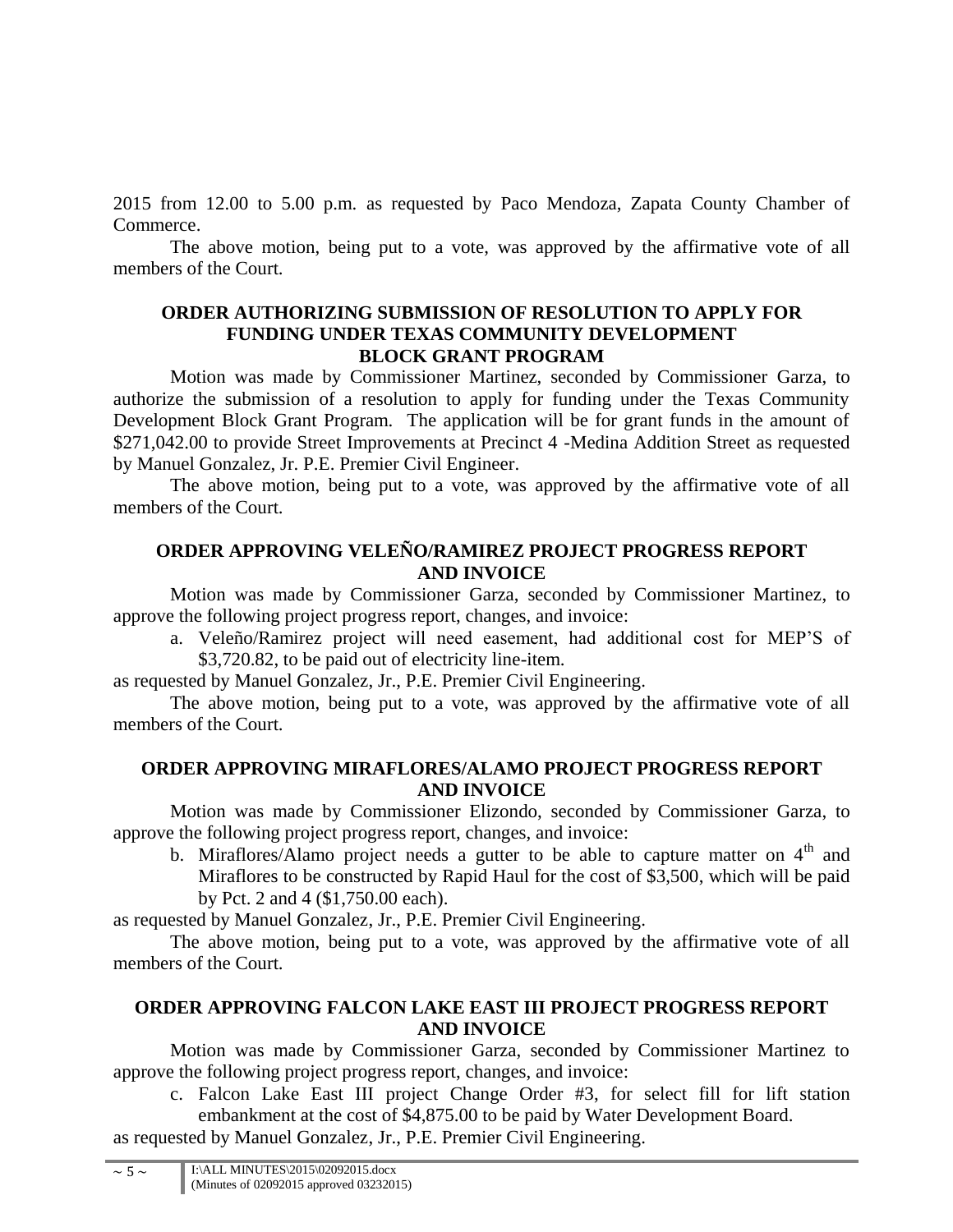The above motion, being put to a vote, was approved by the affirmative vote of all members of the Court.

### **ORDER APPROVING FOUR SEASONS PROJECT PROGRESS REPORT AND INVOICE**

Motion was made by Commissioner Garza, seconded by Commissioner Martinez to approve the following project progress report, changes, and invoices:

d. Four Seasons project payment request for \$75,656.50, to be paid out of Four Seasons Project fund.

as requested by Manuel Gonzalez, Jr., P.E. Premier Civil Engineering.

The above motion, being put to a vote, was approved by the affirmative vote of all members of the Court.

## **ORDER APPROVING LAS PALMAS PROJECT PROGRESS REPORT AND INVOICE**

Motion was made by Commissioner Martinez, seconded by Commissioner Vela, to approve the following project progress, changes, and invoices:

e. Las Palmas project Contractor's Application for Payment No. 4 submitted for the amount of \$13,303.57. Project is 40% completed.

as requested by Manuel Gonzalez, Jr., P.E. Premier Civil Engineering.

The above motion, being put to a vote, was approved by the affirmative vote of all members of the Court.

## **ORDER APPROVING ENGINEERING FEES FOR LAS PALMAS PROJECT**

Motion was made by Commissioner Martinez, seconded by Commissioner Vela, to approve the following project progress, changes, and invoices:

e. Las Palmas project engineering fees in the amount of \$21,600.00.

as requested by Manuel Gonzalez, Jr., P.E. Premier Civil Engineering.

The above motion, being put to a vote, was approved by the affirmative vote of all members of the Court.

# **ORDER APPROVING ENGINEERING FEES FOR FOUR SEASONS PROJECT**

Motion was made by Commissioner Garza, seconded by Commissioner Martinez to approve the following project progress, changes, and invoices:

Four Seasons project engineering fees in the amount of \$15,607.15.

as requested by Manuel Gonzalez, Jr., P.E. Premier Civil Engineering.

The above motion, being put to a vote, was approved by the affirmative vote of all members of the Court.

# **ORDER APPRVOING REPLAT OF LOT 1-3 THE OAKS AT FALCON ESTATES INTO LOT 1A AND LOT 2A THE OAKS AT FALCON ESTATES**

Motion was made by Commissioner Garza, seconded by Commissioner Vela, to approve the replat of lot 1-3 The Oaks at Falcon Estates into Lot 1A and Lot 2A, The Oaks at Falcon Estates as requested by Adrian Mounetou, Howland Engineering and Surveying.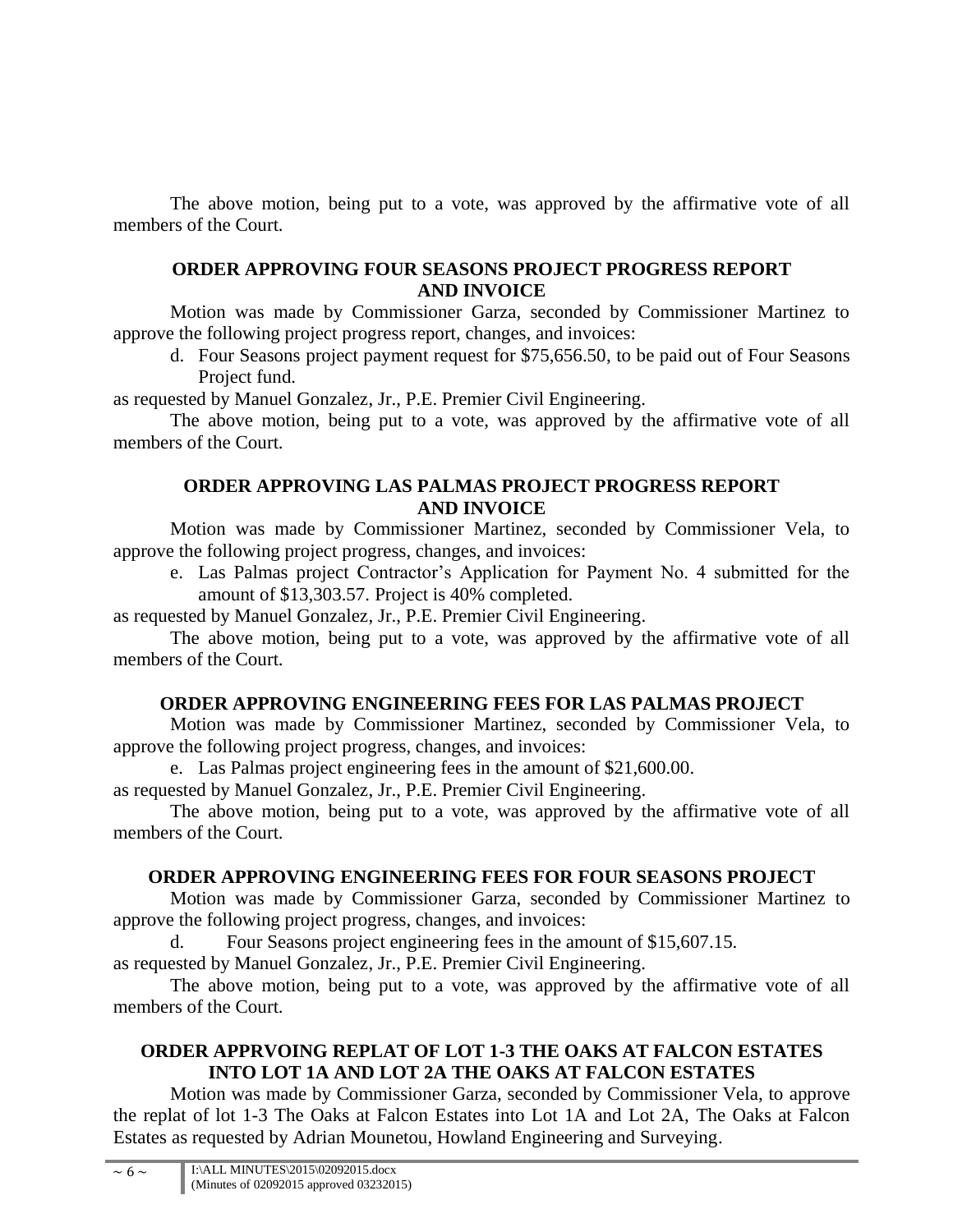The above motion, being put to a vote, was approved by the affirmative vote of all members of the Court.

#### **ORDER APPROVING LINE ITEM TRANSFER**

Motion was made by Commissioner Garza, seconded by Commissioner Martinez, to approve the following line item transfer in order to meet budget requirements as requested by: Hildegardo E. Flores, ZC Museum of History Director

| as requested by. Hildegardo E. Flores, ZC Museum of History Director |                             |                  |                            |               |
|----------------------------------------------------------------------|-----------------------------|------------------|----------------------------|---------------|
|                                                                      | <b>DEPARTMENT</b>           | <b>LINE ITEM</b> | FUND                       | <b>AMOUNT</b> |
| <b>FROM</b>                                                          | ZC Museum of History        | 10-668-482       | <b>Contracted Services</b> | \$1,500.00    |
| TО                                                                   | <b>ZC Museum of History</b> | 10-668-336       | Supplies & Services        | \$1,500.00    |

The above motion, being put to a vote, was approved by the affirmative vote of all members of the Court.

#### **MOTION WAS MADE BY COMMISSIONER GARZA, SECONDED BY COMMISSIONER MARTINEZ, TO ENTER INTO EXECUTIVE SESSION**

### **MOTION WAS MADE BY COMMISSIONER MARTINEZ, SECONDED BY COMMISSIONER GARZA, TO RETURN TO REGULAR SESSION**

### **NO ACTION WAS TAKEN IN THE FOLLOWING ITEM HEARD IN EXECUTIVE SESSION**

29. To consider the advertisement of property deeded to Zapata County for public purchase.

*Executive Session is requested pursuant to Texas Government Code Title 5, Sub Chapter D, Section551.072 (Real Property)*

#### **ADJOURN**

Motion to adjourn was made by Commissioner Garza, seconded by Commissioner Martinez, and being put to a vote, was approved by the affirmative vote of all members of the Court.